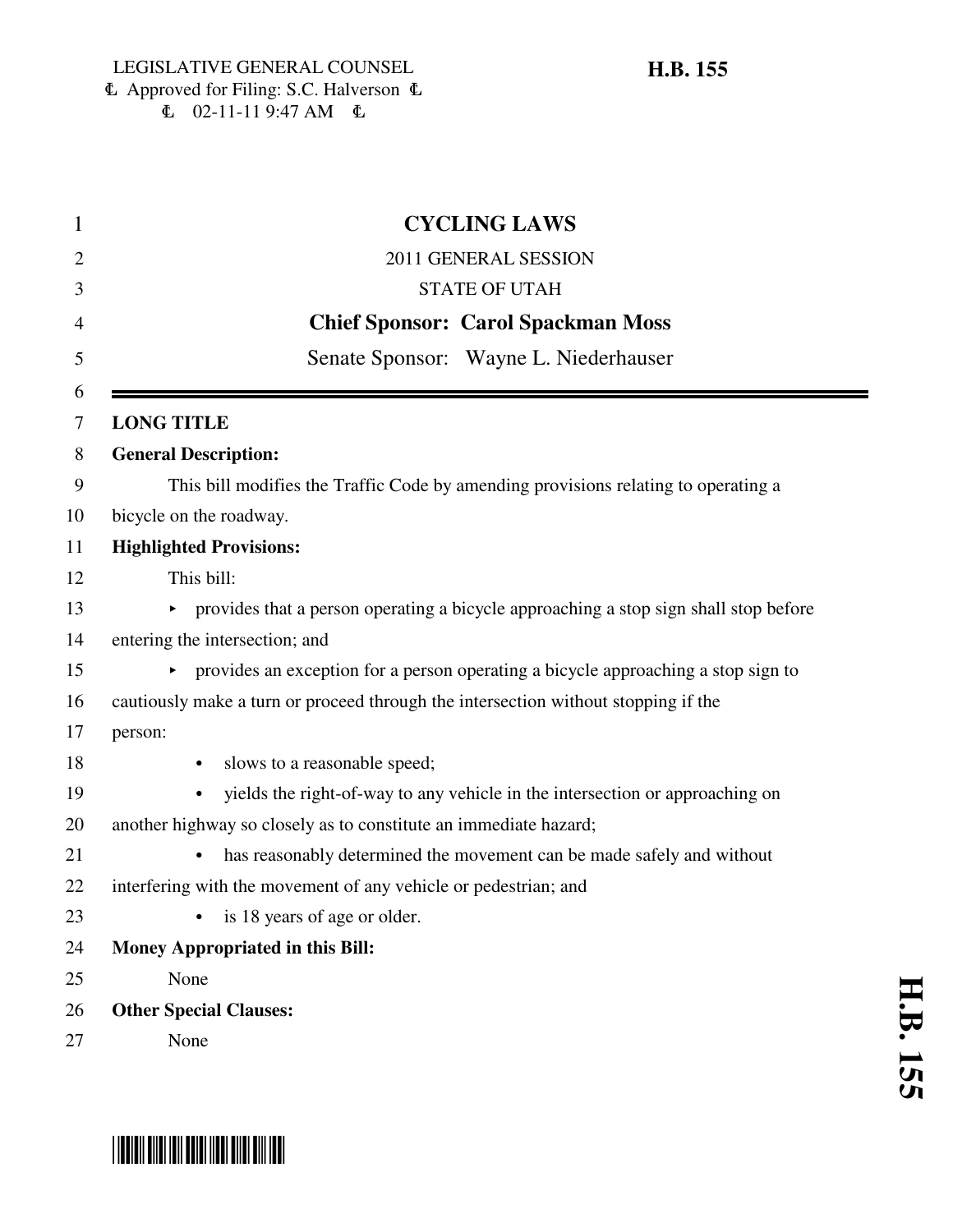| <b>Utah Code Sections Affected:</b>                                                              |
|--------------------------------------------------------------------------------------------------|
| <b>AMENDS:</b>                                                                                   |
| 41-6a-1105, as renumbered and amended by Laws of Utah 2005, Chapter 2                            |
| Be it enacted by the Legislature of the state of Utah:                                           |
| Section 1. Section 41-6a-1105 is amended to read:                                                |
| 41-6a-1105. Operation of bicycle or moped on and use of roadway -- Duties,                       |
| prohibitions.                                                                                    |
| (1) A person operating a bicycle or a moped on a roadway at less than the normal speed           |
| of traffic at the time and place and under the conditions then existing shall ride as near as    |
| practicable to the right-hand edge of the roadway except when:                                   |
| (a) overtaking and passing another bicycle or vehicle proceeding in the same direction;          |
| (b) preparing to make a left turn at an intersection or into a private road or driveway;         |
| (c) traveling straight through an intersection that has a right-turn only lane that is in        |
| conflict with the straight through movement; or                                                  |
| (d) reasonably necessary to avoid conditions that make it unsafe to continue along the           |
| right-hand edge of the roadway including:                                                        |
| (i) fixed or moving objects;                                                                     |
| (ii) parked or moving vehicles;                                                                  |
| (iii) bicycles;                                                                                  |
| (iv) pedestrians;                                                                                |
| $(v)$ animals;                                                                                   |
| (vi) surface hazards; or                                                                         |
| (vii) a lane that is too narrow for a bicycle and a vehicle to travel safely side by side        |
| within the lane.                                                                                 |
| (2) A person operating a bicycle or moped on a highway shall operate in the designated           |
| direction of traffic.                                                                            |
| (3) (a) A person riding a bicycle or moped on a roadway may not ride more than two               |
| abreast with another person except on paths or parts of roadways set aside for the exclusive use |
| of bicycles.                                                                                     |
| (b) If allowed under Subsection $(3)(a)$ , a person riding two abreast with another person       |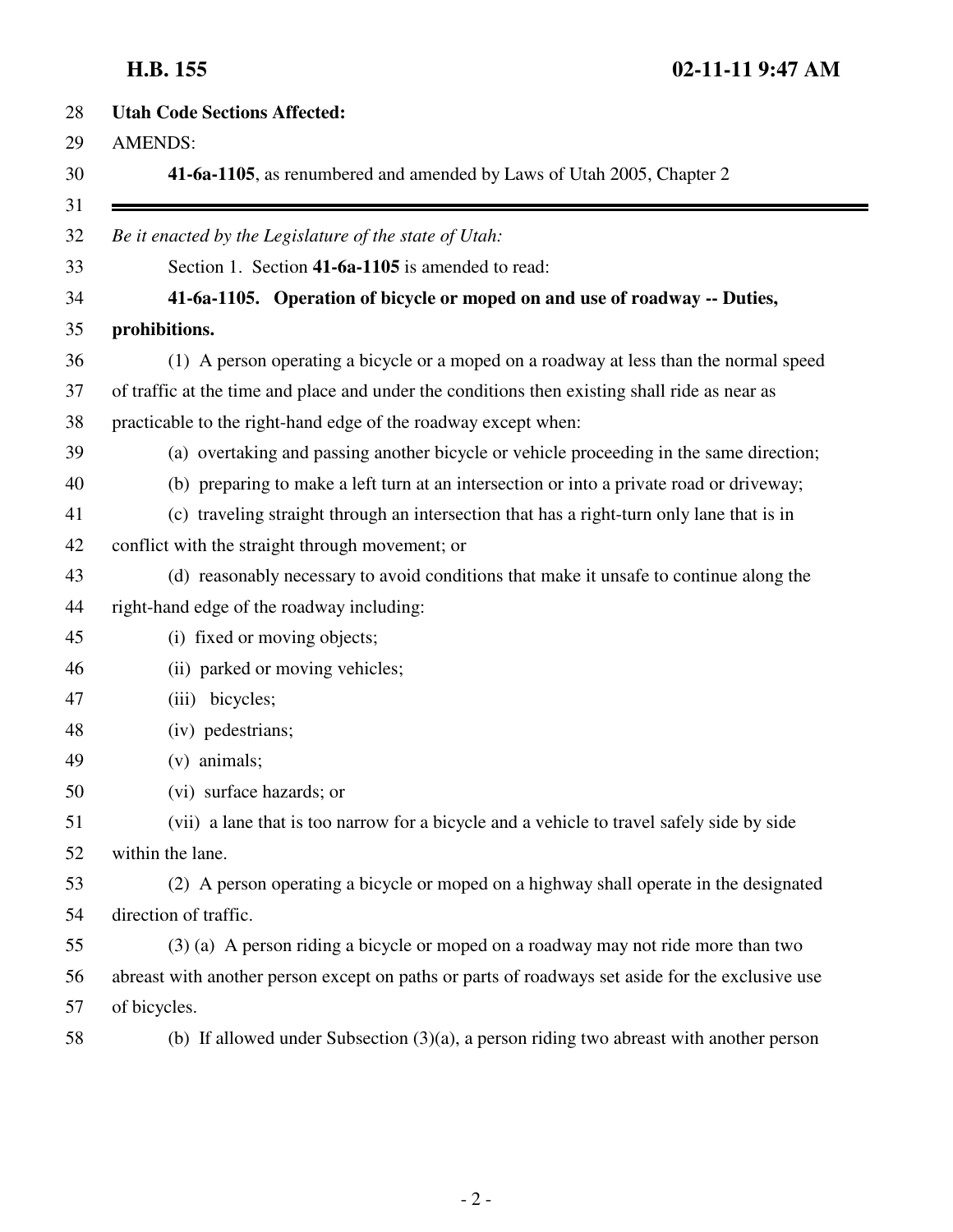### **02-11-11 9:47 AM H.B. 155**

| 59 | may not impede the normal and reasonable movement of traffic and shall ride within a single |
|----|---------------------------------------------------------------------------------------------|
| 60 | lane.                                                                                       |
| 61 | (4) If a usable path for bicycles has been provided adjacent to a roadway, a bicycle        |
| 62 | rider may be directed by a traffic-control device to use the path and not the roadway.      |
| 63 | (5) (a) A person operating a bicycle approaching a stop sign shall stop before entering     |
| 64 | the intersection.                                                                           |
| 65 | (b) Notwithstanding Subsection $(5)(a)$ , a person operating a bicycle approaching a stop   |
| 66 | sign may cautiously make a turn or proceed through the intersection without stopping if the |
| 67 | person:                                                                                     |
| 68 | (i) slows to a reasonable speed;                                                            |
| 69 | (ii) yields the right-of-way to any vehicle in the intersection or approaching on another   |
| 70 | highway so closely as to constitute an immediate hazard;                                    |
| 71 | (iii) has reasonably determined the movement can be made safely and without                 |
| 72 | interfering with the movement of any vehicle or pedestrian; and                             |
| 73 | (iv) is 18 years of age or older.                                                           |

**Legislative Review Note as of 2-10-11 4:30 PM**

### **Office of Legislative Research and General Counsel**